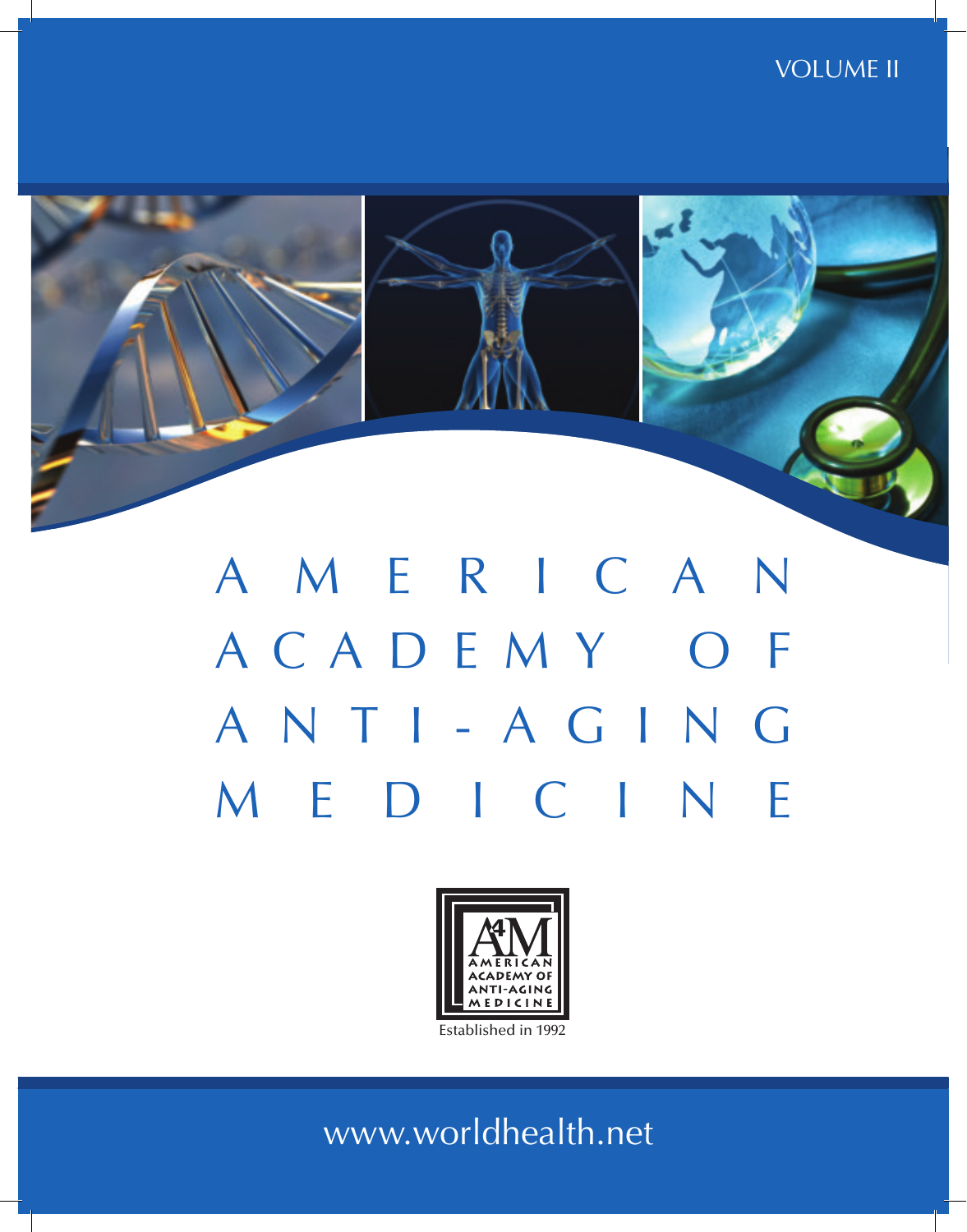# Fellowship in Integrative Cancer Therapy

The American Academy of Anti-aging Medicine is proud to present the first and only existing Fellowship in Integrative Cancer Treatment.

#### What is Integrative Cancer Treatment (ICT)?

Integrative Cancer Treatment is a unique therapy for treating individuals with cancer. This therapy utilizes multiple modalities, including but not limited to, off-label pharmaceuticals, neutraceuticals, vaccines and other types of immunotherapy, novel drugs/substances not yet approved in the U.S., dietary treatments, mind-body techniques, hyperthermia, homeopathy, in addition to traditional therapy.

## Why should Cancer patients seek ICT vs. Traditional Cancer Treatment?

Traditional cancer treatment is efficacious for early stage cancer. Unfortunately, in the U.S., we have made little progress in the treatment of advanced stage cancers in the past twenty years. A study was published in the British journal, "Clinical Oncology," in December, 2004, entitled, "The Contribution of Cytotoxic Chemotherapy to 5-Year Survival in Adult Malignancies." The authors, one medical oncologist and two radiation oncologists, analyzed the results of all randomized clinical trials performed in the U.S. and Australia, that reported a statistically significant increase in 5-year survival due to the use of chemotherapy in adult malignancies. The trials that were analyzed were performed between 1990 and 2004. The authors' conclusions were the following:

- Contribution to 5-year survival in Australia was 2.3%
- Contribution to 5-year survival in US was 2.1%
- Median survival in lung cancer has increased by 2 months in the past 20 years

Overall survival benefit of less than 5% has been achieved in the adjuvant treatment of breast, colon, and head and neck cancers. Clearly, the need for an alternative form of cancer treatment is great and imminent.

### Who should attend the Integrative Cancer Fellowship?

All healthcare practitioners can benefit from this fellowship. In addition, all healthcare practitioners, regardless of specialty, can practice ICT. Although oncologist are welcomed and urged to attend this fellowship, the majority of attendees will be non-oncologists.

## What benefits will be afforded by attending this Fellowship?

The knowledge gleaned from attending this fellowship will allow practitioners to provide improved cancer treatments, allowing a better quality and quantity of life for cancer patients. In addition, practitioners will be learning "cutting edge" therapies. Although, monetary gain should not be the primary motive, this type of practice is lucrative to the healthcare provider. Because much of the alternative treatments is not covered by insurance, the patients must pay out of pocket. This is analogous to the practice of Anti-aging Medicine.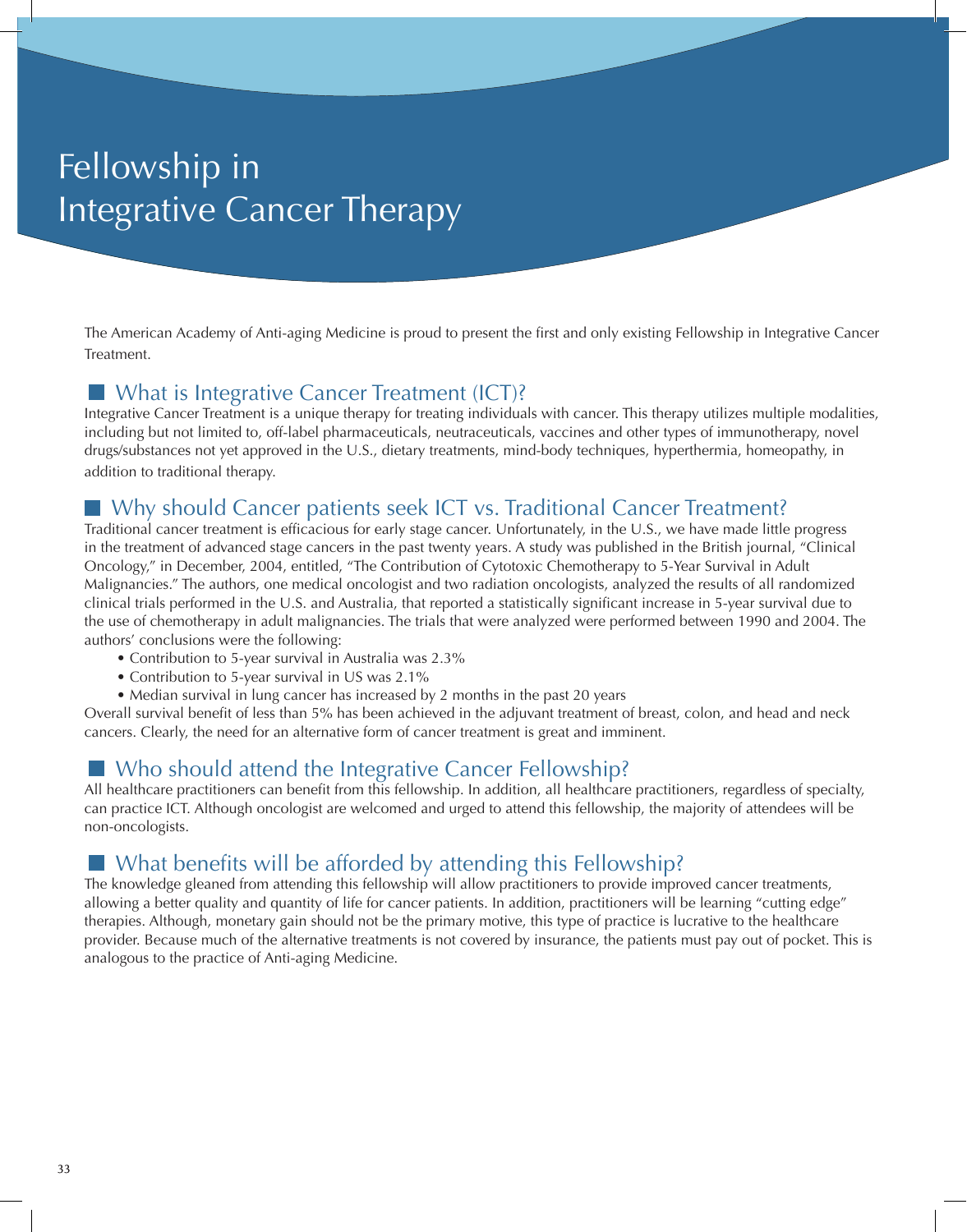# **Module I Objectives**

#### Upon completion of the module, the participant will:

- Understand the normal cell cycle and cancer cell cycle.
- Be familiar with factors that promote (and inhibit) cancer cell life, death, and apoptosis.
- Have an understanding of cancer stem cells, cell differentiation, and their roles in cancer.
- Understand the vascular and interstitial biology of tumors.
- Be familiar with cancer cellular microenvironment and it promotes or inhibits metastases.
- Be familiar with intracellular signaling of normal and cancer cells.
- Understand the concepts and utility of cancer immunology.
- Be familiar with the most common DNA mutations associated with cancer.
- Be familiar with dietary and environmental triggers for cancer.
- Understand DNA damage response pathways and their contribution to cancer.
- Understand the techniques for cancer chemoprevention.
- Be familiar with hereditary cancer predisposition syndromes.
- Understand the role of viruses in the generation of cancer.
- Be familiar with immunodeficiency and its role in cancer development.
- Off-label Pharmaceuticals I
	- Be familiar with the literature regarding its efficacy for cancer.
	- Know the dosages and protocols for use of the drugs discussed, and be prepared to use them in advanced-stage cancer patients.

# **Module II Objectives**

- Be familiar with tumor classification.
- Be familiar with pathologic staging.
- Be familiar with tumor grading.
- Understand immunochemistry.
- Be familiar with fine-needle aspiration, and the literature regarding its accuracy, as well as its ability to "seed" tumors.
- Be familiar with molecular and genetic diagnostics.
- Understand the utility of tumor markers
	- Screening and early detection.
	- Diagnosis.
	- Prognosis and prediction of therapeutic response.
	- Monitoring disease.
- Understand the use of various imaging modalities
	- Screening
	- Utility, sensitivity, and specificity for
		- Plain films.
		- Ultrasound.
		- Mammography.
		- $\bullet$  CT.
		- Angiopgraphy.
		- MRI.
		- Nuclear medicine and PET scanning.
- Understand anatomic vs. functional imaging.
- Be familiar with disease-specific imaging recommendations.
- Be familiar with various techniques for cancer prevention, screening, and early detection.
	- Understand avoidable causes.
	- Screening and early detection.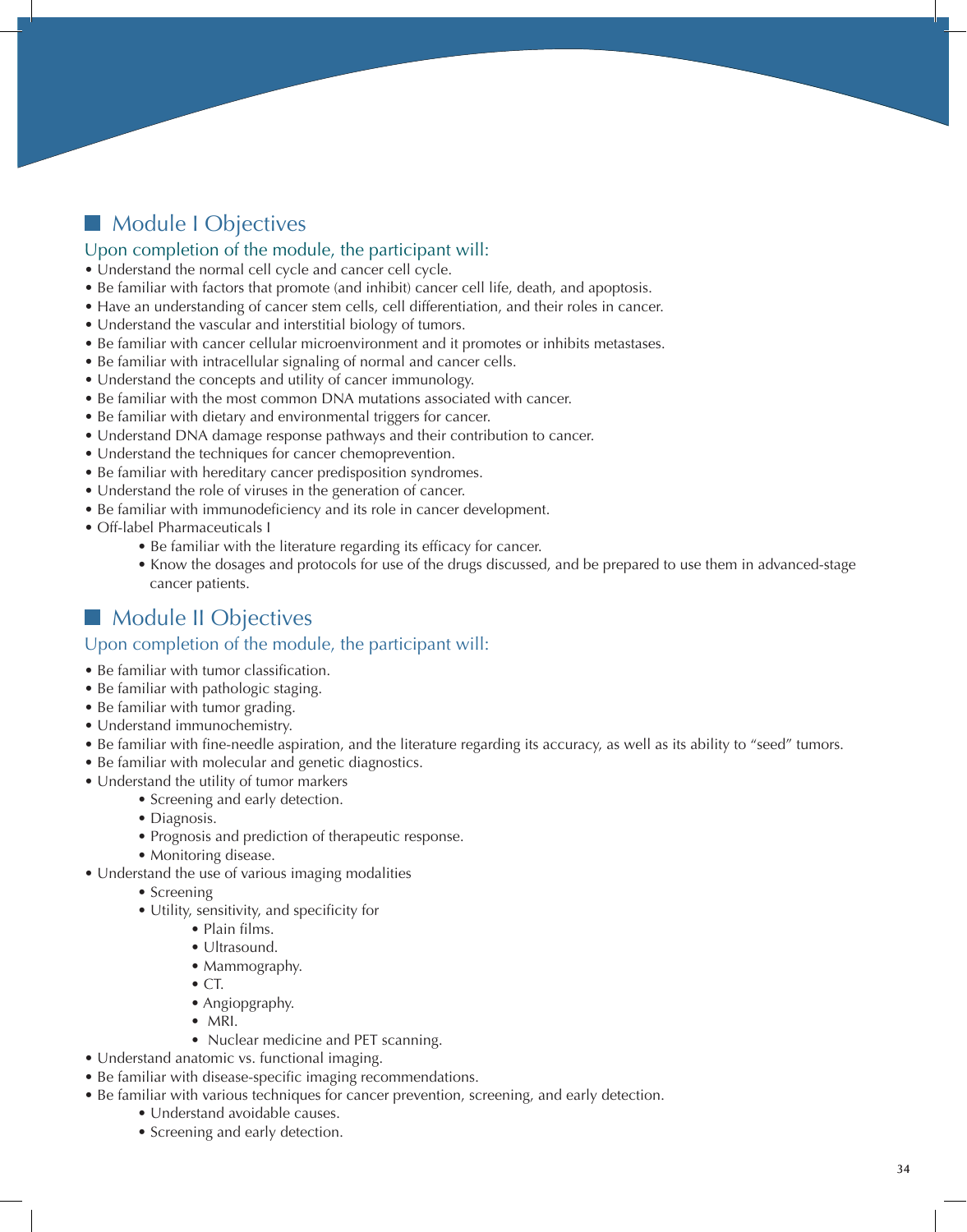# Fellowship (ICT) Module Overview

- Epidemiology of cancer.
- Diet and cancer.
- Chemoprevention for specific cancers.
- Understand the surgical role in cancer.
	- Diagnosis.
	- Staging.
	- Management.
- Off-label Pharmaceuticals II
	- Be familiar with the literature regarding its efficacy for cancer.
	- Know the dosages and protocols for use of the drugs discussed, and be prepared to use them in advanced stage cancer patients.

# Module III Objectives

- Be familiar with radiation therapy.
	- Types of radiation
	- Biologic effects of radiation
	- Radiation-induced carcinogenesis
	- New modalities in radiation
		- Brachytherapy
		- Particle radiation therapy
- Understand chemotherapy
	- Principles of combination chemotherapy
	- Drug resistance
	- Tumor cell growth kinetics
	- Targeted agents
	- Adjuvant therapy
	- Neoadjuvant therapy
	- Management of advanced and metastatic disease
	- Chemotherapeutic agents
	- Response criteria
- Be familiar with hematopoietic stem cell transplantation
	- Allogeneic
	- Syngeneic
	- Autologous
	- Indications for Stem cell Transplant
	- Complications of Stem Cell Transplant
- Off-label Pharmaceuticals III
	- Be familiar with the literature regarding its efficacy for cancer.
	- Know the dosages and protocols for use of the drugs discussed, and be prepared to use them in advanced-stage cancer patients.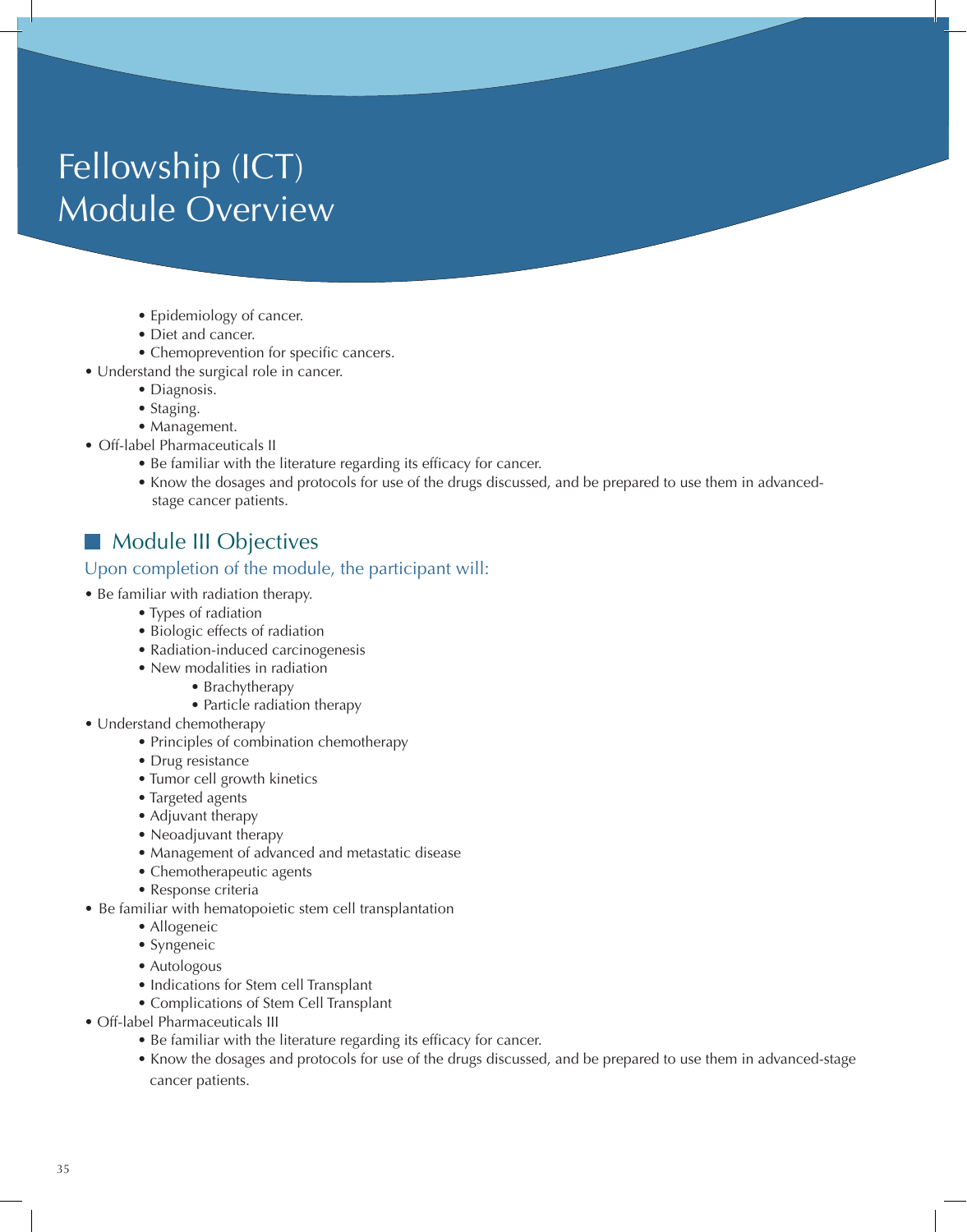# **Module IV Objectives**

- Understand how to assess and manage cancer pain.
- Understand cachexia and anorexia
	- Factors involved in loss of adipose tissue and muscle
	- Pharmacologic treatment of cachexia
- Be familiar with the prognostic factors associated with nausea and vomiting and the various treatments.
- Understand the assessment and treatment of mucositis.
- Understand how to assess and treat radiation therapy side effects.
- Understand the etiology, pathophysiology, and treatment of lymphedema.
- Understand how to evaluate fatigue, as well as pharmacologic and non-pharmacologic treatment.
- Understand how to prevent and treat alopecia.
- Understand the role of hospice.
- Understand how to assess and treat hematologic complications.
	- Disorders of Red Blood Cells
		- Pathophysiology
		- Management
		- Safety of Erythropoietin Stimulating Agents
		- Polycythemia
	- Disorders of White Blood Cells
		- Neutropenia
		- Leukocytosis
	- Disorders of Platelets
		- Thrombocytopenia
		- Thrombocytosis
	- Acquired Marrow Failure States and Treatment
- Understand how to assess and treat cancer-related venous thromboembolism.
	- Epidemiology
	- Natural History
	- Cancer-associated Hypercoagulability
	- Challenges of Venous Thromboembolism Diagnosis in Cancer Patients
	- Cancer Patient response to Low-Molecular Weight Heparins
	- DVT and Pulmonary Embolism Management
	- Diagnosis and Management of IVC and Intra-abdominal DVT
	- Diagnosis and Management of Superficial Thrombophlebitis
	- Inferior Vena Cava Filters
	- Venous Thrombosis Prevention
- Understand how to manage cancer-related infections.
	- Risk factors (including neutropenia).
	- Sources of infection.
	- Evaluation and treatment of the neutropenic patient.
	- Management of infections.
- Metabolic and Paraneoplastic Syndromes
	- Hypercalcemia
	- Hyponatremia
	- Tumor Lysis Syndrome
	- Paraneoplastic Neurologic Syndromes
- Off-label Pharmaceuticals IV
	- Be familiar with the literature regarding its efficacy for cancer.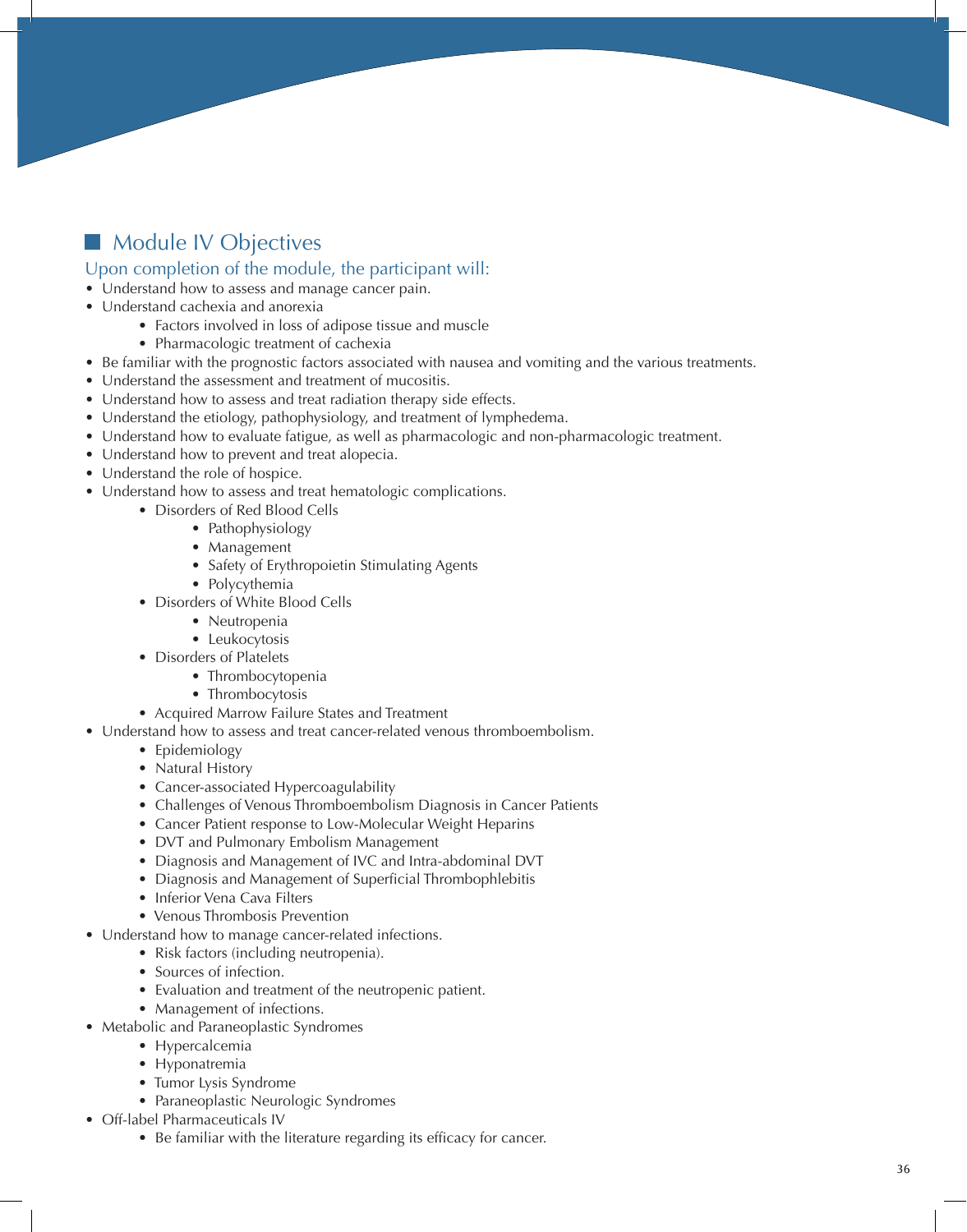# Fellowship (ICT) Module Overview

#### *Module IV Objectives Continued*

• Know the dosages and protocols for use of the drugs discussed, and be prepared to use them in advanced-stage cancer patients.

#### **Module V Objectives** Upon completion of the module, the participant will:

- Be familiar with various forms of non-pharmacologic complementary therapies.
	- Accupuncture
	- Homeopathy
	- Mind-body techniques
- Understand dietary recommendations for cancer patients.
	- Calorie restriction
	- Amino acid restriction
	- Low carbohydrate diet
	- Ketogenic diet
- Understand how to treat cancer with immunotherapy.
	- Cancer vaccines
	- Immunocytokines
	- Monoclonal antibodies
- Understand how to inhibit glycolysis in cancer cells.
- Understand how to inhibit fatty acid metabolism in cancer cells.
- Understand the role for hyperthermia in treating cancer.
- Understand the use of herbal supplementation in cancer treatment I.

## Module VI Objectives

- Understand how to manage an Integrative Cancer practice.
	- Patient forms and informed consents
	- Complying with the law; avoiding a knock on the door from the FDA
	- Monetary aspects
- Understand the use of herbal supplementation in cancer treatment II.
	- Efficacy.
	- Dosages and protocols
- Questions and answers.
- "Hands on;" at Dr. Rosenberg's office.